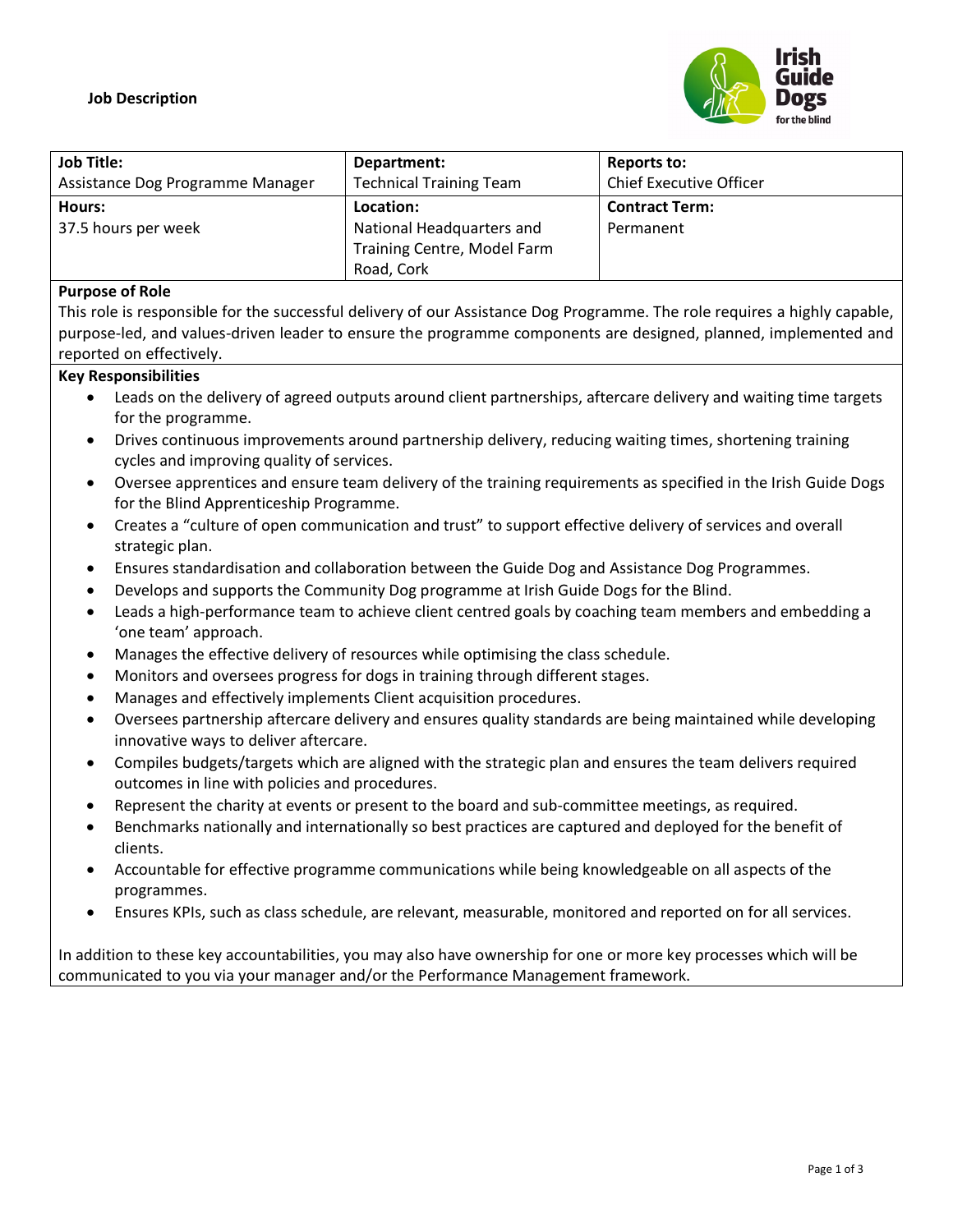# **Values and Behaviours**

IGDB places great emphasis on how people get the job done. For example, we need people who are passionate about enabling people who are vision impaired and the families of children with autism to lead better lives and become more mobile and independent. Employees are expected to achieve these standards to fully meet the expectations of their role.

| <b>Values and behaviours</b>                                   | <b>Description</b>                                                              |  |
|----------------------------------------------------------------|---------------------------------------------------------------------------------|--|
| Respect                                                        | Treats Clients, Colleagues and Volunteers with equal respect.                   |  |
|                                                                | Is open-minded and tolerant of different views.                                 |  |
| Teamwork                                                       | Supports a team environment which promotes wellbeing and maximises              |  |
|                                                                | personal effectiveness.                                                         |  |
|                                                                | Communicates clearly and effectively with others.                               |  |
|                                                                | Strives to be supportive, consistent, and professional with Clients, Colleagues |  |
|                                                                | and Volunteers.                                                                 |  |
| Optimism                                                       | Is solution-focused and looks to bring a positive attitude to challenges.       |  |
|                                                                | Celebrates wins and encourages others to do the same. Does not fear failure -   |  |
|                                                                | believes we can all learn lessons for the next time together.                   |  |
| Conscientiousness                                              | Takes pride in what is done and how it is done.                                 |  |
|                                                                | Always presents a professional and capable manner in all tasks that are         |  |
|                                                                | completed.                                                                      |  |
|                                                                | Has a clarity of purpose, sets a good example for others.                       |  |
|                                                                | Is accountable for what is done and takes ownership for achievement.            |  |
| Integrity                                                      | Leads by example.                                                               |  |
|                                                                | Is fair and consistent when working with Clients, Colleagues and Volunteers.    |  |
|                                                                | Takes ownership of achievements and responsibility for failure.                 |  |
| Excellence<br>Strives to continuously improve own performance. |                                                                                 |  |